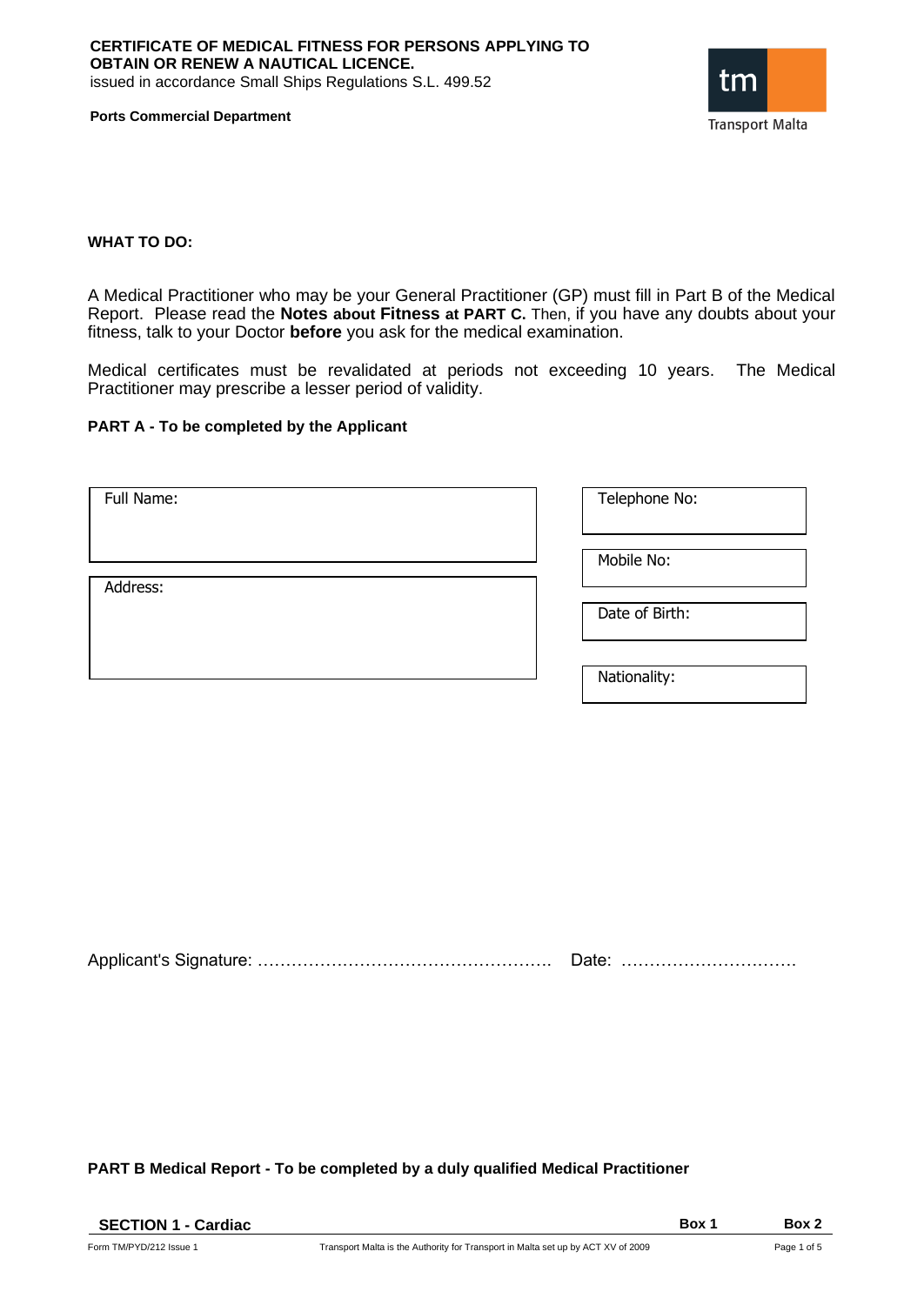# **CERTIFICATE OF MEDICAL FITNESS FOR PERSONS APPLYING TO OBTAIN OR RENEW A NAUTICAL LICENCE.**

issued in accordance Small Ships Regulations S.L. 499.52



## **Ports Commercial Department**

| (a) | Is there evidence of serious congenital heart disease requiring Consultant<br>Cardiological review at least every year?                               | Yes | <b>No</b> |  |
|-----|-------------------------------------------------------------------------------------------------------------------------------------------------------|-----|-----------|--|
| (b) | Is the applicant suffering from attacks of angina of effort or receiving continuous<br>treatment to prevent angina from manifesting itself?           | Yes | <b>No</b> |  |
| (c) | Has the applicant suffered from myocardial infarction or unstable angina, or has<br>undergone coronary artery bypass surgery or coronary angioplasty? | Yes | No.       |  |
|     | If YES please answer the following:                                                                                                                   |     |           |  |
|     | (1)<br>give the time elapsed since the event;                                                                                                         |     |           |  |
|     | (2)<br>if the applicant remains on medication, give details;                                                                                          |     |           |  |
|     | (3)<br>give details of any continuing symptoms/clinical signs of heart disease.                                                                       |     |           |  |
|     | (Please use Section 8 if necessary)                                                                                                                   |     |           |  |
| (d) | Has the applicant uncontrolled complete heart block?                                                                                                  | Yes | No        |  |
| (e) | Has a cardiac pacemaker been implanted?                                                                                                               | Yes | <b>No</b> |  |
|     | If Yes please answer the following: Is the applicant attending a pacemaker clinic for                                                                 |     |           |  |
|     | at least annual review?                                                                                                                               | Yes | No.       |  |
| (f) | Has a Cardioverter/Defibrillator device been implanted?                                                                                               | Yes | <b>No</b> |  |
| (d) | Is there currently a serious disturbance of cardiac rhythm associated with<br>documented ischaemic or valvular heart disease?                         | Yes | No        |  |
| (d) | Is the applicant in need of medication to prevent paroxysmal arrhytmia<br>(except for beta blockers, verapamil and digoxin)?                          | Yes | <b>No</b> |  |
|     | If YES please give details                                                                                                                            |     |           |  |
| (i) | Has the applicant undergone heart transplant or heart/lung transplant surgery?                                                                        | Yes | <b>No</b> |  |
| (i) | Has the applicant evidence of an aortic aneurysm that has not been                                                                                    | Yes | No        |  |
|     | successfully treated by surgery?                                                                                                                      |     |           |  |

### **SECTION 2** - **Diabetes Mellitus**

| iniections':<br>$rac{1}{2}$ radium $\cdots$<br>$\cdot$ ilir<br>יהומ<br>petic<br>ıc<br>:רור<br>ירי<br>лаг<br>um<br>.7111<br>.<br>-.<br>ιa<br>. . | c | N0 |  |
|-------------------------------------------------------------------------------------------------------------------------------------------------|---|----|--|

## **SECTION 3 - Nervous System**

| (a) | Is the applicant liable to epileptic seizures or other sudden disturbances of the<br>state of consciousness other than simple syncope? (If there is any doubt the<br>opinion of a consultant neurologist should be obtained) | Yes | No.       |  |
|-----|------------------------------------------------------------------------------------------------------------------------------------------------------------------------------------------------------------------------------|-----|-----------|--|
|     | (b) Is there a history of any major or minor stroke within the last five years?                                                                                                                                              | Yes | No.       |  |
|     | (c) Is there a history of Multiple Sclerosis or Parkinson's disease?                                                                                                                                                         | Yes | No.       |  |
|     | (d) Is there a history of malignant brain tumor in the last five years?                                                                                                                                                      | Yes | No.       |  |
| (e) | Is there a history of serious head injury with continuing symptoms?                                                                                                                                                          | Yes | <b>No</b> |  |
| (f) | Is there deafness of a degree that would interfere with communication by<br>radio/telephone?                                                                                                                                 | Yes | No.       |  |

## **SECTION 4 - Psychotic Illness**

| (a) | Has the applicant suffered from a psychotic illness or required treatment for a<br>psychotic illness in the past two years?           | Yes | No        |  |
|-----|---------------------------------------------------------------------------------------------------------------------------------------|-----|-----------|--|
| (b) | Has the applicant suffered from a serious mental disorder requiring treatment<br>with psychotropic medication in the last six months? | Yes | No.       |  |
|     | (c) Is there any history of alcoholism during the last two years?                                                                     | Yes | <b>No</b> |  |
| (d) | Is there any history of drug or substance misuse during the last two years?                                                           | Yes | <b>No</b> |  |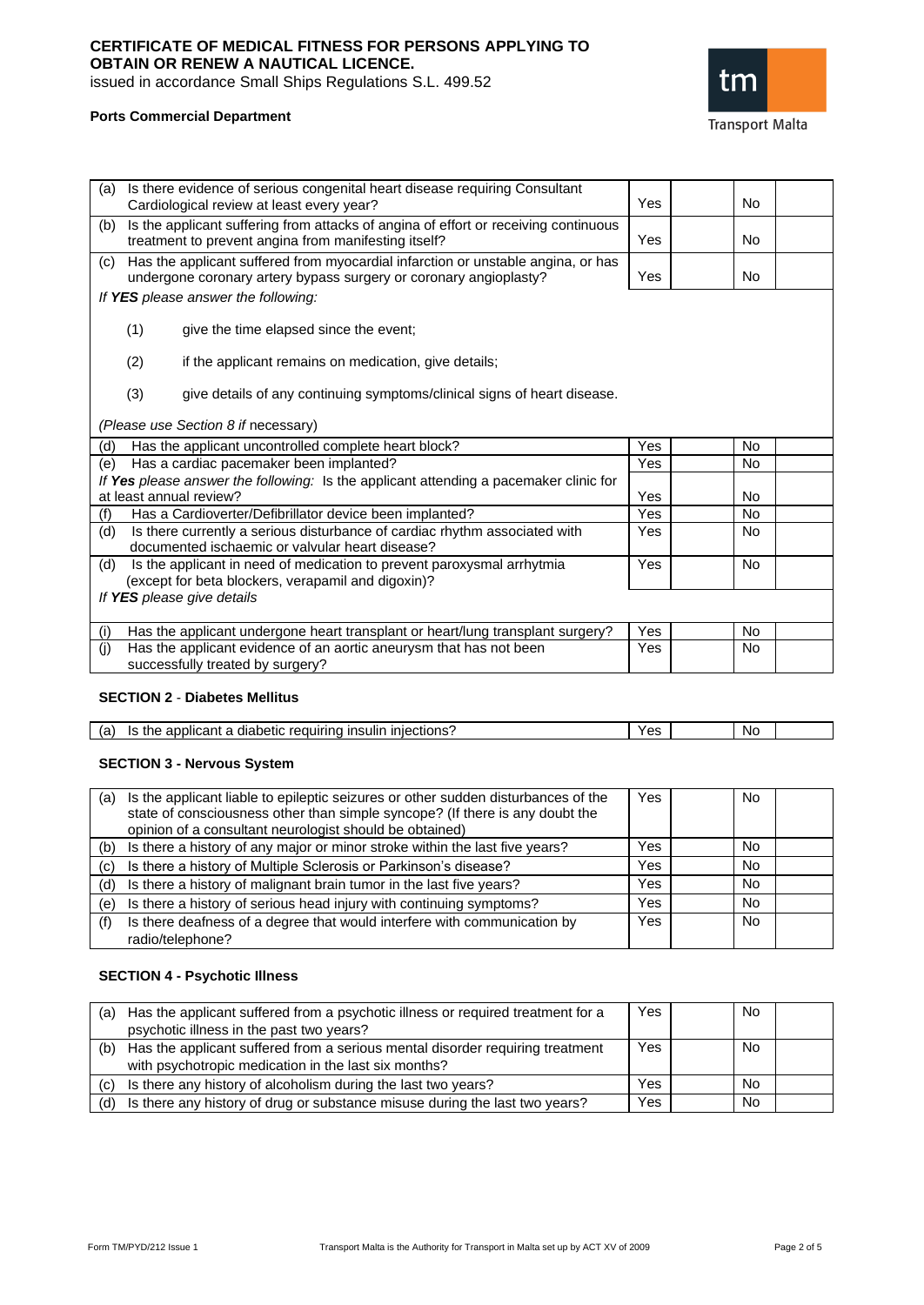# **CERTIFICATE OF MEDICAL FITNESS FOR PERSONS APPLYING TO OBTAIN OR RENEW A NAUTICAL LICENCE.**

issued in accordance Small Ships Regulations S.L. 499.52





### **SECTION 5 - Vision**

| (a) | Is there any evidence of a colour vision defect likely to lead to inability to<br>distinguish red, green and white lights at I mile distance? *<br>If Ishihara Plates are used ensure that aids to colour vision are not being worn. | Yes | No  |  |
|-----|--------------------------------------------------------------------------------------------------------------------------------------------------------------------------------------------------------------------------------------|-----|-----|--|
| (b) | Can the applicant read 6/6 on the Snellen Chart at six metres distance in at<br>least one eye with glasses or contact lenses if necessary?                                                                                           | No  | Yes |  |
|     | (c) Can the applicant read 6/6 with at least one eye without any visual aid?                                                                                                                                                         | No  | Yes |  |
| (d) | Has the applicant an adequate field of vision with no progressive disease in at<br>least one eye?                                                                                                                                    | No  | Yes |  |

### **SECTION 6 - Malignant Growths**

| (a) Does the applicant suffer from malignant disease likely to impair physical or | Yes | No |  |
|-----------------------------------------------------------------------------------|-----|----|--|
| mental fitness to undertake duties in the foreseeable future?                     |     |    |  |

### **SECTION 7 - Musculoskeletal System**

| Has the applicant reasonable physique to enable him to undertake intended          | No | Yes |  |
|------------------------------------------------------------------------------------|----|-----|--|
| duties and particularly to physically assist other persons to evacuate a vessel in |    |     |  |
| an emergency?                                                                      |    |     |  |

## **SECTION 8 - Additional Notes/Restrictions**

| (Please give the Section number to which these notes refer) |  |
|-------------------------------------------------------------|--|
|                                                             |  |
|                                                             |  |
|                                                             |  |

### **SECTION 9 - Certification**

| I declare that I have examined the applicant in PART A and that my findings are recorded in PART B. |
|-----------------------------------------------------------------------------------------------------|
| (Tick "v"<br>against the appropriate box):                                                          |
|                                                                                                     |
| <b>Nautical Licence</b>                                                                             |
| Fit to operate a motor vessel                                                                       |
| Unfit to operate a motor vessel:                                                                    |
| Signature of Medical Practitioner & Medical Registration Number                                     |
| Official Stamp of Medical Practitioner and Address<br>Date                                          |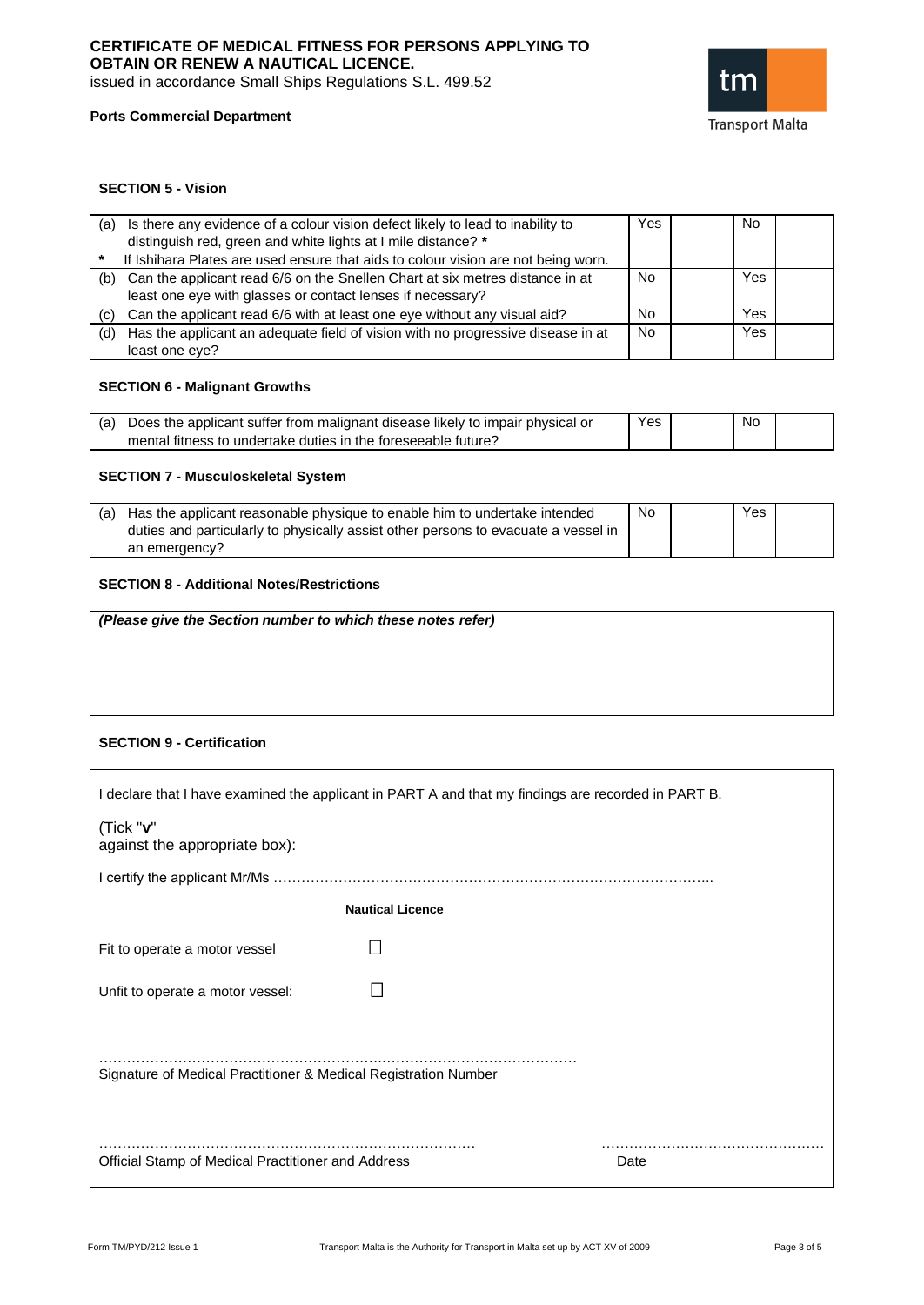**Ports Commercial Department**



## **PART C - Notes about Fitness**

## **YOU ARE UNLIKELY TO BE ISSUED WITH A CERTIFICATE OF COMPETENCE IF, FOR EXAMPLE:**

- you are liable to epileptic seizures or sudden disturbances of the state of consciousness
- you have had a coronary thrombosis or heart surgery
- you suffer problems with heart rhythm, or have a disease of the heart or arteries
- your blood pressure is not well controlled with drugs
- you need injections of insulin for diabetes
- you have had a stroke, or unexplained loss of consciousness
- you have had severe head injury with continuing loss of consciousness
- you suffer from Parkinson's Disease or Multiple **Sclerosis**
- you are being treated for severe mental or nervous problems
- you have had alcohol or drug addiction problems
- you have profound deafness and cannot communicate on the radio/telephone
- you suffer from double or tunnel vision
- you have any other condition which would/could cause problems regarding your fitness to navigate a vessel